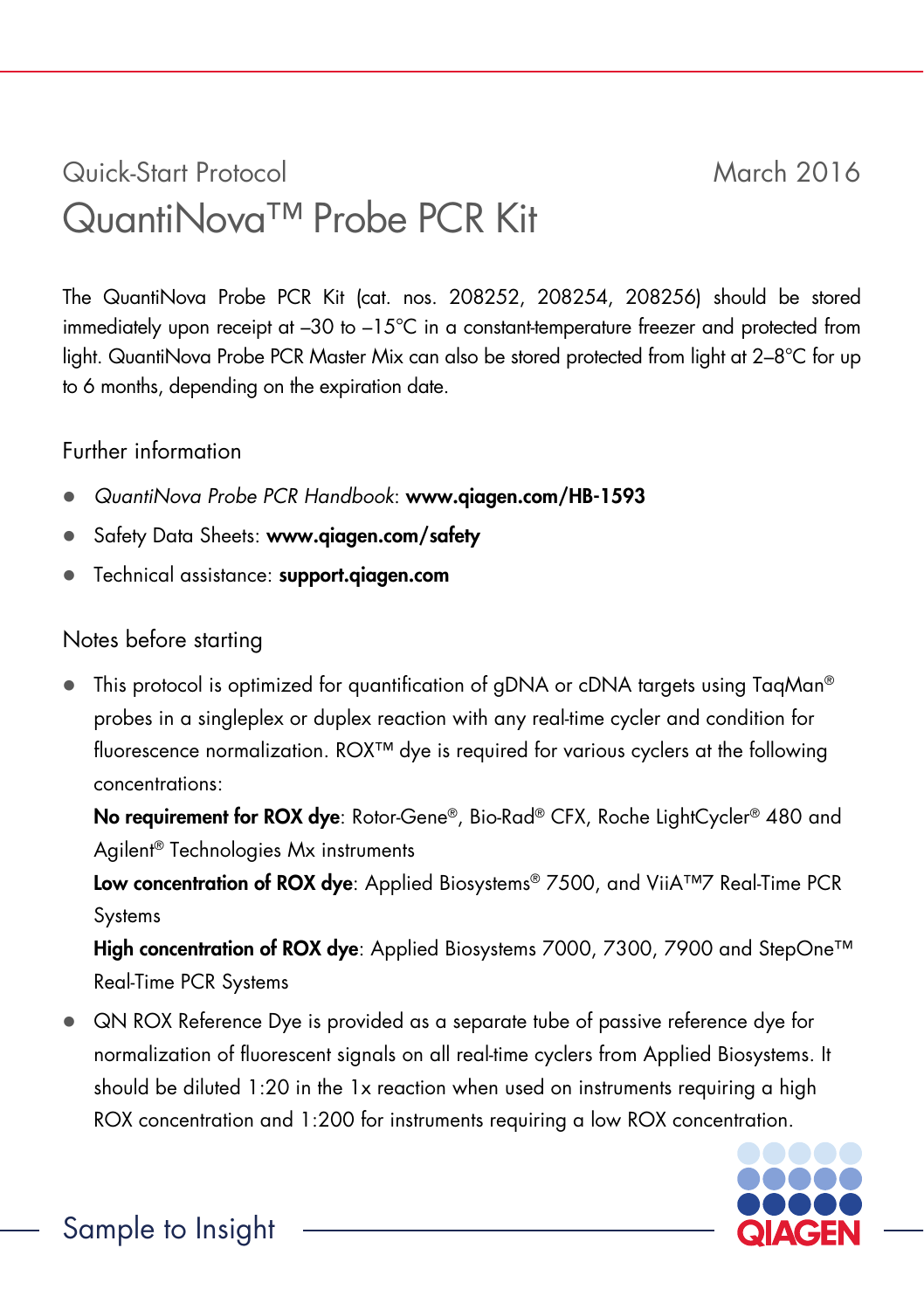- The dye in QuantiNova Yellow Template Dilution Buffer allows tracking of pipetted samples in the qPCR. When added to the blue QuantiNova Probe PCR Master Mix, the color changes from blue to green, indicating the successful inclusion of template. The use of this buffer is optional. It is provided as 100x concentrate and should be diluted (using water or Tris buffer) to obtain a final concentration of 1x within samples. To generate a template dilution series (e.g., for absolute quantification or determination of PCR efficiency), dilute the 100x concentrate (using water or Tris buffer) to obtain a final concentration of 1x QuantiNova Yellow Template Dilution Buffer. The buffer does not affect the sample stability and qPCR.
- For the highest efficiency in real-time PCR using TaqMan probes, amplicons should ideally be 60–150 bp in length.
- Before performing duplex analyses, choose suitable combinations of reporter dyes and quenchers that are compatible with duplex analysis using the detection optics of your real-time cycler. We strongly recommend using nonfluorescent quenchers.
- Always start with the cycling conditions and primer concentrations specified in this protocol.
- The PCR must start with an initial incubation step of 2 min at 95°C to activate the QuantiNova DNA Polymerase.
- For ease of use, we recommend preparing a 20x primer–probe mix containing targetspecific primers and probe for each of your targets. A 20x primer–probe mix consists of 8 µM forward primer, 8 µM reverse primer and 4 µM probe in TE buffer. Alternatively, it may be preferable to prepare the reaction mix with separate primer and probe solutions.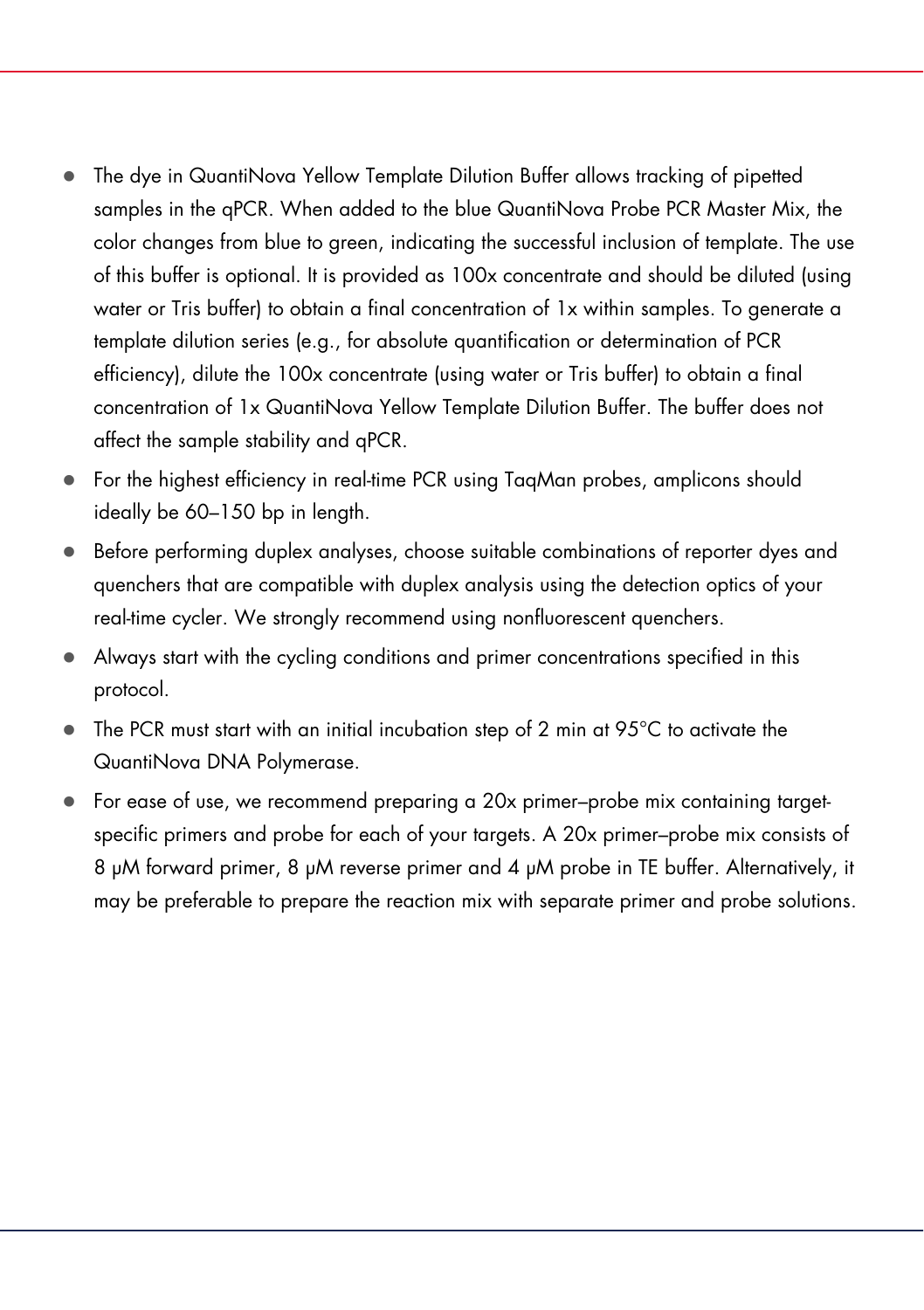- 1. Thaw QuantiNova Probe PCR Master Mix, QuantiNova Yellow Template Dilution Buffer, template gDNA or cDNA, primers, probes, QN ROX Reference Dye (if required) and RNase-free water. Mix the individual solutions.
- 2. Prepare a reaction mix according to Table 1. Due to the hot start, it is not necessary to keep samples on ice during reaction setup or while programming the real-time cycler.

| Table 1. Reaction setup |  |
|-------------------------|--|
|                         |  |

| Volume/reaction                              |                                 |                   |                                                                                  |  |  |
|----------------------------------------------|---------------------------------|-------------------|----------------------------------------------------------------------------------|--|--|
| Component                                    | 96-well block, Rotor-Gene       | 384-well block    | <b>Final concentration</b>                                                       |  |  |
| <b>Reaction mix</b>                          |                                 |                   |                                                                                  |  |  |
| 2x Probe PCR Master Mix                      | $10 \mu$                        | $5 \mu$           | 1x                                                                               |  |  |
| QN ROX Dye Solution<br>(AB instruments only) | $1 \mu$ /0.1 $\mu$ <sup>*</sup> | $0.5$ µl/0.05 µl* | 1x                                                                               |  |  |
| 20x primer-probe mix 1                       | $1 \mu$                         | $0.5$ pl          | 0.4 µM forward primer 1<br>0.4 µM reverse primer 1<br>0.2 µM TagMan probe 1      |  |  |
| 20x primer-probe mix 2                       | $1 \mu$                         | $0.5$ pl          | 0.4 µM forward primer 2<br>0.4 $\mu$ M reverse primer 2<br>0.2 µM TaqMan probe 2 |  |  |
| RNase-free water                             | Variable                        | Variable          |                                                                                  |  |  |
| Template gDNA or cDNA<br>(added at step 4)   | Variable                        | Variable          | $\leq$ 100 ng/reaction                                                           |  |  |
| <b>Total reaction volume</b>                 | $20$ $\mu$                      | 10 <sub>µ</sub>   |                                                                                  |  |  |

\* Use a 1:20 dilution for high ROX cyclers (i.e., Applied Biosystems 7000, 7300, 7900 and StepOne Real-Time PCR Systems, and a 1:200 dilution for low-ROX dye cyclers (i.e., Applied Biosystems 7500 and ViiA7 Real-Time PCR Systems).